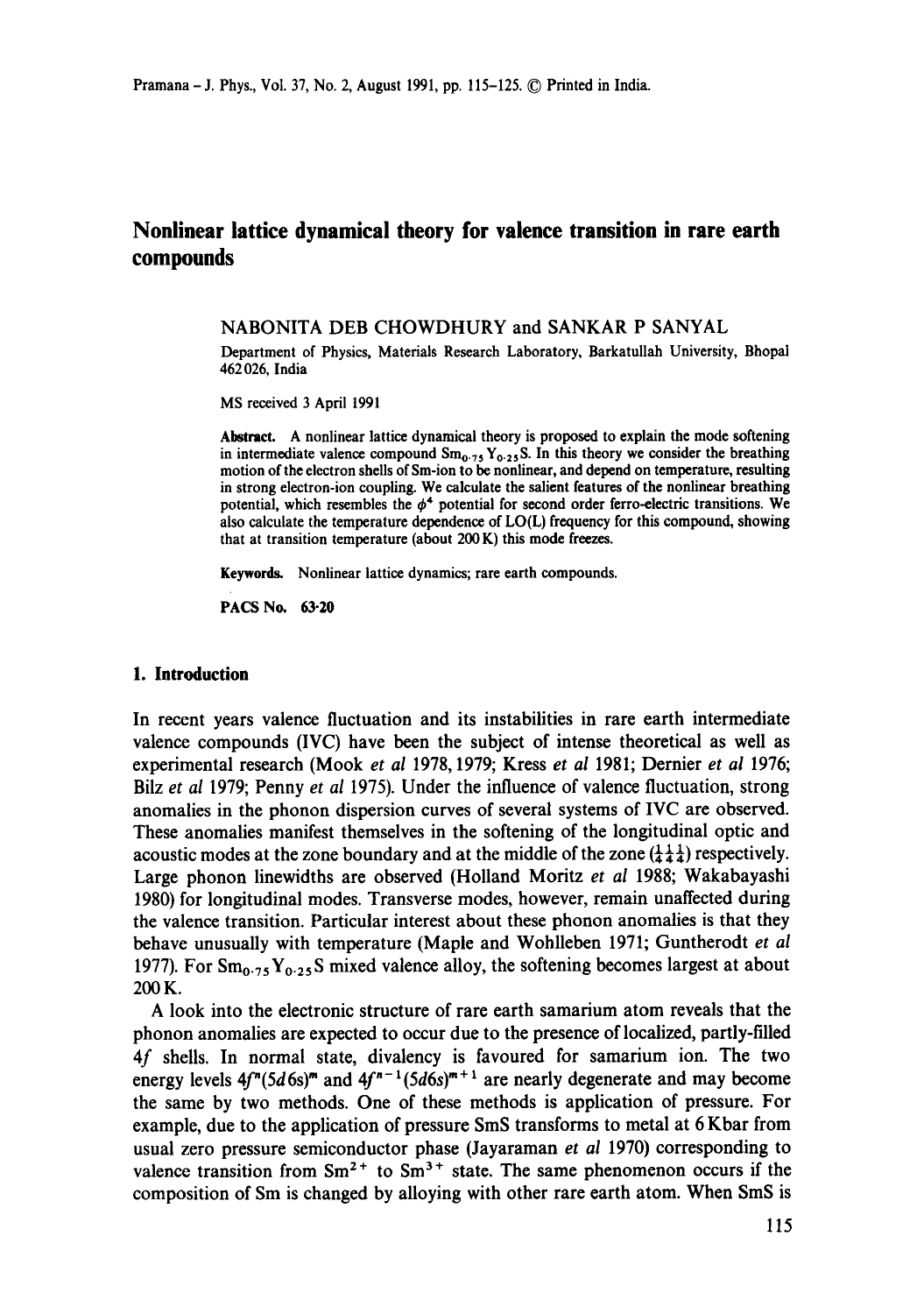alloyed with YS, a similar transition occurs for  $Sm_{1-x}Y_xS(x > 0.15)$ . In this case, a localized 4f electron is promoted to the delocalized (5d6s) band, reducing the Coulomb screening of the core. This also results into large volume collapse. This phenomenon gives rise to resonant coupling of the phonon modes with lattice when the valence fluctuation rate is on the same time scale as the lattice vibration. If it proceeds on a time scale somewhat faster than that of phonons, phonon anomalies are expected for the LO branch at L point and the LA branch at  $(\frac{1}{4} + \frac{1}{4})$ .

A survey of literature reveals that the phenomenon of mode softening of  $LA(\frac{1}{4}, \frac{1}{4})$ branch in SmYS alloy was first reported by Mook *et al* (1978, 1979) from neutron scattering measurements. More recently this phenomenon is explained (Bilz *et al* 1979; Kress *et al* 1981) by considering breathing deformation of the samarium ion, although they did not report any exact result on temperature dependence of any mode. Wakabayashi (1980) reported calculation of phonon line-width of longitudinal and acoustical modes as a function of wave vector using a charge fluctuation model. There is, however, no direct evidence of the softening of LO branch from the neutron scattering measurements at a particular temperature, as the measurement of these phonons was rather difficult because of the uncertainities associated with large error bars. It is revealed from the optical measurements and the results of X-ray diffraction that the LO phonon mode gets soft at the valence transition. Dernier *et al* (1976) who have determined the temperature dependence of the mean square displacements of sulphur ions  $\langle u_{s}^{2} \rangle$ , suggest strong softening of optic phonons at valence transition. Valence transition in such a case is associated with a large negative thermal expansion. Apart from the anomalous increase of  $\langle u_{\xi}^2 \rangle$  with temperature, Holland Moritz *et al* (1988) reported the temperature dependence of optical phonon linewidth from neutron scattering measurements. Softening of the LO(L) mode has been observed around 200 K.

Until now no effort has been made to interpret the temperature dependence of the LO phonons at the zone boundary for  $Sm_{0.75}Y_{0.25}S$ . Theoretical attempts have been made to explain the phonon dispersion curves of this compound at 300 K using model approaches (Mook *et al* 1978, 1979; Entel and Seitz 1981; Wakabayashi 1980; Gupta 1987). These approaches fairly reproduce the large LO-TO splitting at L point. However, no attempt has been made to predict the variation of optical phonon frequency with temperature. In the present paper we explain the origin of the temperature dependence of LO mode in the mixed valence compound  $Sm_{0.75}Y_{0.25}S$ . We propose a nonlinear lattice dynamical theory for mixed valence compounds in which nonlinear breathing motion of electron shell is considered to couple strongly with the lattice. For this purpose, we consider one-dimensional lattice for SmYS system where we associate, in addition to the displacement of cations and anions, the nonlinear breathing potential of fourth order at the samarium ion site. In order to understand the salient features of the proposed 1-D nonlinear lattice dynamical theory, we discuss briefly the different solutions of the equation of motion for different physical situations. We solve the equation of motion in the nonlinear breathing coordinate of the samarium ion for LO phonon at L point. We calculate the energy and temperature dependence of this optic mode. From our analysis we find that similar to LA modes at  $(\frac{1}{4}, \frac{1}{4}, \frac{1}{4})$ , the LO(L) phonons also softens at the valence transition temperature. Finally we give satisfactory explanation of the anomalous temperature dependence of LO(L) mode which are caused by the valence fluctuation of Sm ion by interpreting it in terms of fourth order nonlinear breathing motion of the electrons.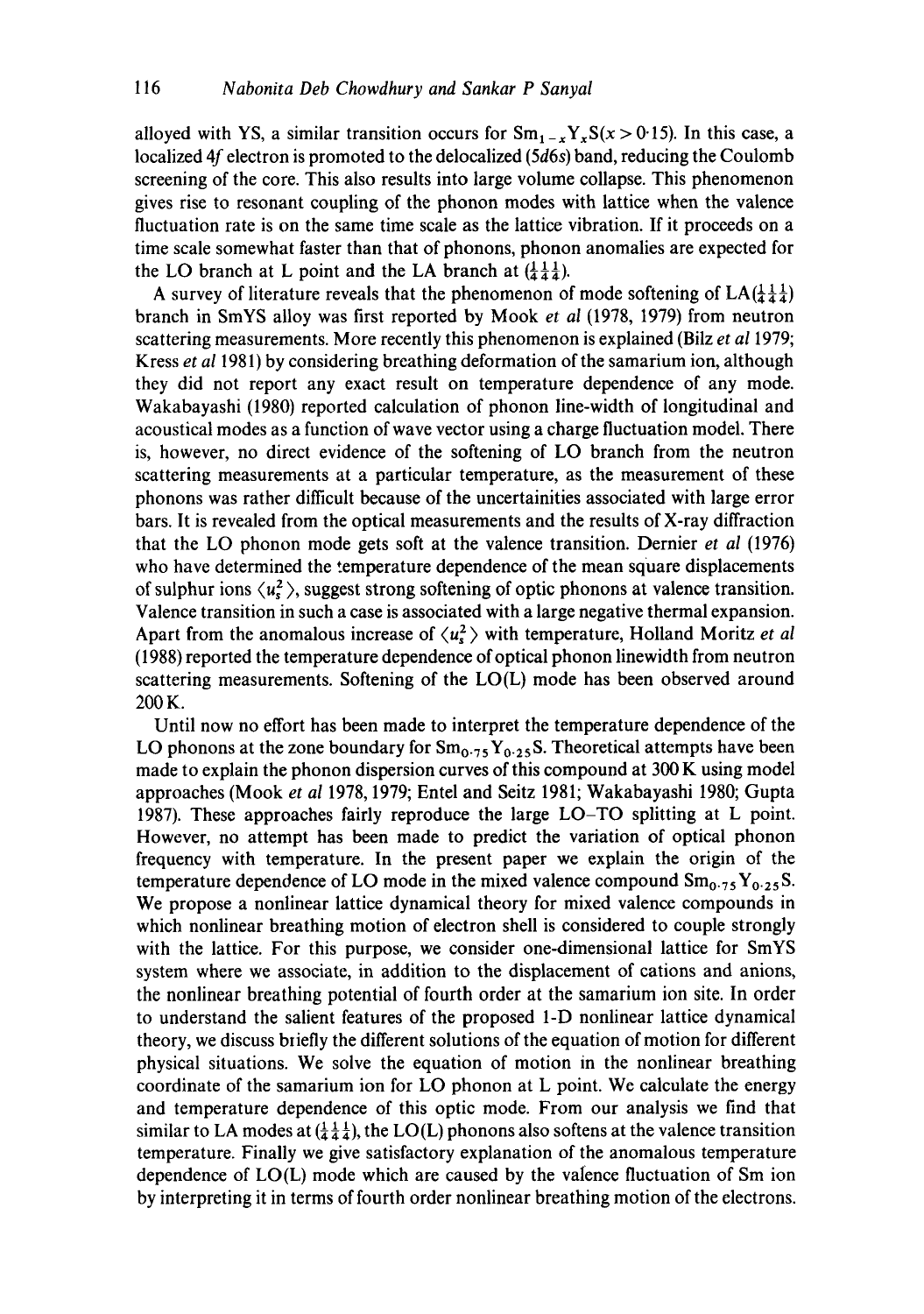### **2. Nonlinear lattice dynamical theory**

For explaining the specific dynamical properties such as phonon dispersion curves and soft modes, we consider one-dimensional chain of samarium and sulphur atoms. The essential feature of the present approach is that the cation (samarium ion) is considered to be nonlinearly deformable due to the breathing motion of electron shells and the anharmonicity in the breathing potential can be expressed in terms of electron shell breathing displacement of samarium ion as

$$
\phi(b) = \sum_{n=1}^{\infty} (g_{2n}^b b^{2n})
$$
 (1)

where  $g_{2n}^b$  are core-shell coupling constants due to breathing of Sm. For our present analysis we keep the terms only up to  $n = 2$ .

In  $Sm_{0.75}Y_{0.25}S$  alloy, since yttrium ion is lighter than samarium, it does not affect the phonon anomalies. Its local mode is well separated between the optical and acoustic branches of the host compound. In fact, Y is only considered as a doping agent for SmS system to crossover into a intermediate valence state. At the zone boundary the LO mode consists of motion of next ncighbour sulphur atoms in opposite direction, causing a maximum volume deformation of the samarium atomic volume resulting to large phonon anomalies at the zone boundary (see figure 1). Because of the symmetry of LO branch at  $L$  point we can consider one sublattice (Sm) to bc at rest position because of large mass and other sublattice (S) moves in the opposite direction. We treat the anomalous phonon behaviour in the  $\Lambda$  direction of the Brillouin zone where the quasi one-dimensional treatment for the NaCI structure can be applied.

The Hamiltonian for a sublattice consisting of samarium and sulphur ions (as in figure 2), can be written as

$$
H = \frac{1}{2} [M_1 \dot{U}_1^2 + M_2 \dot{U}_2^2 + Me\dot{W}_2^2 + Me\dot{b}^2 + f [(U_1 + b) - (U_3 + W_3)]^2
$$
  
+  $f [(U_2 + W_2) - (U_1 - b)]^2 + g_2^b b^2 + \frac{1}{2} g_4^b b^4 + g_2^d W_2^2 ]$  (2)

where  $U_1$ ,  $U_2$  and  $W_{2,3}$  are the displacements of the cation core (Sm), the anion core (S) and the anion electronic shell relative to the core respectively. The coordinate b measures the change of the cation shell radii because of breathing. The  $f$  state is characterized by the positive b whereas the d state is characterized by negative b.  $g_2^b$ and  $g_4^b$  are coupling constants for breathing deformation potential at Sm ion site. f is short range force constant between the cation and anion.  $g_2^d$  is the coupling constant for polarizable deformation of sulphur ion.  $M_1$ ,  $M_2$  and  $M_e$  are the masses of Sm, S and electron respectively.

From the Hamiltonian we can write the equation of motion in the nonlinear breathing coordinate b corresponding to longitudinal optic LO(L) mode for the unit

$$
LO(L) \longrightarrow \odot \longrightarrow \odot \longrightarrow \odot
$$
  
\n
$$
LA(\frac{11}{44}) \longrightarrow \odot \longrightarrow \cdots \longrightarrow \odot
$$

Figure 1. Vibrational mode of longitudinal optic and acoustic phonons at the zone boundary for  $Sm_{0.75}Y_{0.25}S$ .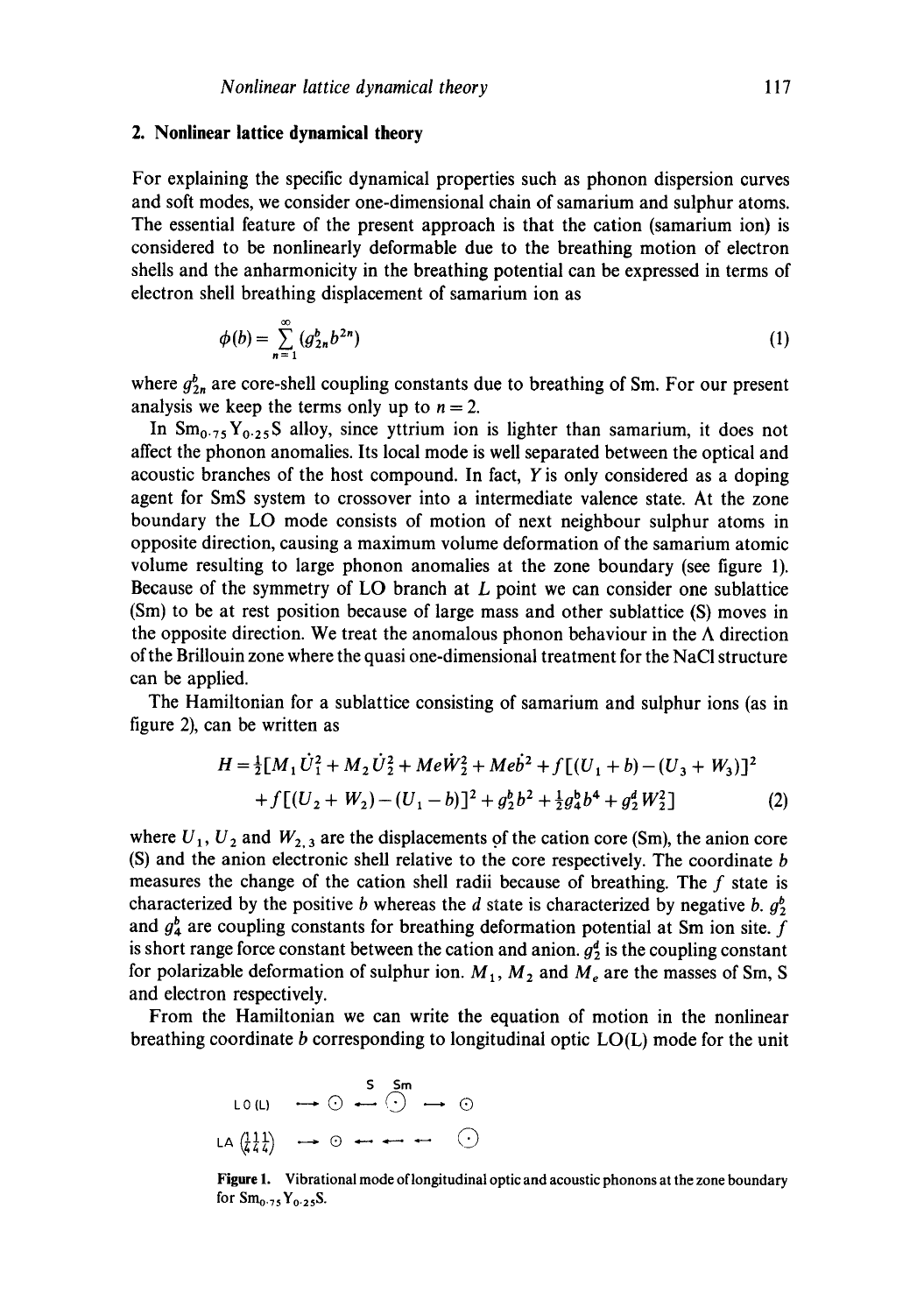

One Sublattice

Figure 2. A sublattice of  $Sm_{0.75}Y_{0.25}S$  consisting of samarium and sulphur atoms in one dimension.

cell (see figure 2) in the adiabatic approximation ( $M_e = 0$ ) as

$$
(2f + g_2^b)\ddot{b} + 3g_4^b b^2 \ddot{b} + 6g_4^b b \dot{b}^2 + 2f/M_2(g_2^b b + g_4^b b^3) = 0.
$$
 (3)

Equation (3) remains invariant under the parity operation. We use a new variable  $x = b<sup>2</sup>$ , which on substitution in (3) results to

$$
(\alpha x + \beta)\ddot{x} - \frac{\beta}{2}\left(\frac{\ddot{x}^2}{x}\right) + \left(\frac{\alpha}{2}\right)\dot{x}^2 + \frac{4f}{M_2}(g_2^b x + g_4^b x^2) = 0
$$
 (4)

with  $\alpha = 3g_4^b$  and  $\beta = 2f + g_2^b$ .

For solving (4) we multiply it by  $2\dot{x}$  and integrate once to get

$$
(\alpha x + \beta) x^2 - \beta \int_0^t \left(\frac{x^3}{x}\right) dt + \frac{4f}{M_2} \left(g_2^b x^2 + \frac{2}{3} g_4^b x^3\right) - 2C' = 0
$$
 (5)

where  $2C'$  is a constant of integration.

For solving (5), we assume that at  $t = 0$ ,  $x = x_0$  with  $x_0$  as turning point. In that case (5) will be a single valued analytic function of  $x_0$  within a quarter period of oscillation or within a half period in case of oscillation which do not traverse through the origin. Therefore we can define

$$
I(x) = \int_0^t \left(\frac{x^3}{x}\right) dt = \int_{x_0}^x \left(\frac{x^2}{x}\right) dx.
$$
 (6)

Using (6), eq. (5) can be written as a linear first order differential equation as

$$
x(\alpha x + \beta) \frac{dI(x)}{dx} - \beta I(x) + \gamma Q(x) = 0
$$
\n(7)

where

$$
\gamma = \frac{8f g_4^2}{3M_2}
$$
  
 
$$
Q(x) = x_0^3 + \frac{3}{2} \left(\frac{g_2^b}{g_4^b}\right) x_0^2 - \lambda
$$
 (8)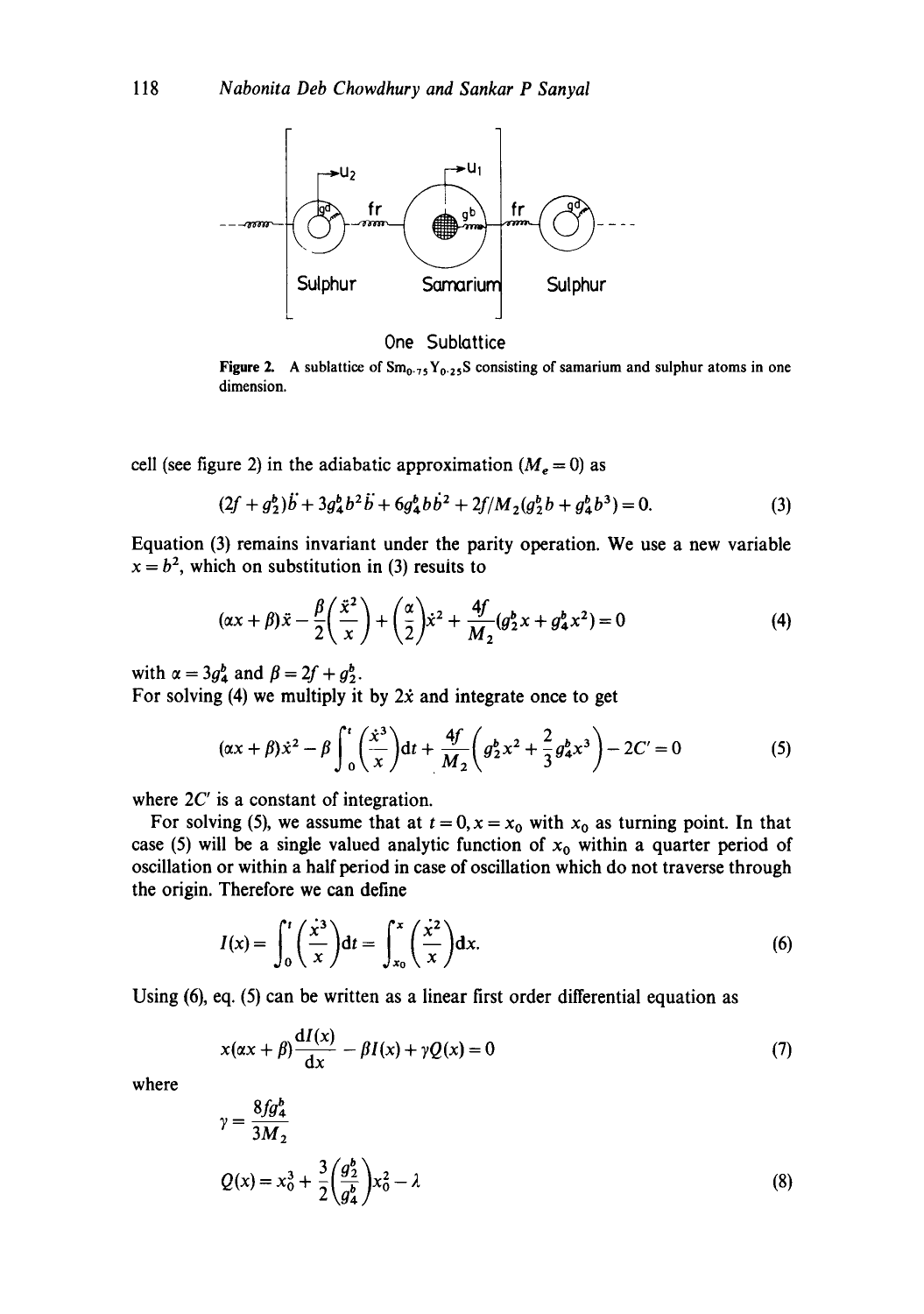and

$$
\lambda = \frac{3 M_2 C'}{8 f g_4^b}.
$$

Equation (7) can be solved easily by using a suitable integrating factor, resulting in

$$
I(x) = \frac{-\gamma}{\alpha x + \beta} \left[ \frac{x^3}{2} + \frac{3}{2} \left( \frac{g_2^b}{g_4^b} \right) x^2 + \lambda - C_0 x \right]
$$
(9)

with

$$
C_0 = \frac{x_0^2}{2} + \frac{3}{2} \frac{g_2^b}{g_4^b} x_0 + \frac{\lambda}{x_0}.
$$
 (10)

Substitution of  $I(x)$  in (5) gives the solution for oscillations in the breathing motion as

$$
\dot{x}^2 = -\frac{8f}{9M_2} \frac{xF(x)}{(x+\beta/\alpha)^2}
$$
 (11)

where

$$
F(x) = x^3 + \left(\frac{3}{2}\right) \left[\frac{\beta}{\alpha} + \frac{g_2^b}{g_4^b}\right] x^2 + 3\left(\frac{g_2^b}{g_4^b}\right) \left(\frac{\beta}{\alpha}\right) x - \left(\frac{\beta}{\alpha}C_0\right) - \lambda. \tag{12}
$$

Equation (11) can be solved for the frequency of the oscillation,  $\omega (= 2\pi/T)$ , by writing it in the form

$$
T = \int_0^\infty dt = \int_{-x}^x \left[ \frac{2}{3} \left\{ - \left( \frac{2f}{M_2} \right) \frac{xF(x)}{4(x + \beta/\alpha)^2} \right\}^{1/2} \right]^{-1} dx. \tag{13}
$$

The energy of a given mode is the potential energy of the mode at the turning point, and is given by

$$
E = \frac{g_a^2}{4f} \left( x_0^3 + \frac{3}{2} \left( \frac{g_2^b}{g_4^b} + \frac{\beta}{\alpha} \right) x_0^2 + 3 \left( \frac{g_2^b}{g_4^b} \right) \left( \frac{\beta}{\alpha} \right) x_0 \right).
$$
 (14)

The effective potential of the oscillator in terms of relative breathing displacement is given by

$$
V_{\text{eff}}(x) = \frac{1}{2} \frac{g_A^b}{f} F\left(-\frac{\beta}{\alpha}\right) - \frac{1}{18} \frac{\beta^2}{f} \frac{\left(x + F\left(-\frac{\beta}{\alpha}\right)\right)}{\left(x + \frac{\beta}{\alpha}\right)^2}.
$$
 (15)

Here, the first term represents the contribution from the potential energy whereas the second term is from the kinetic energy of the oscillator.

## **3. Analysis of allowed oscillations**

The nature of the oscillation in the squared core shell breathing coordinate can be analyzed. For this purpose we first examine the solutions given by polynomial  $Q(x)$ and  $F(x)$ . The nature of the polynomial  $Q(x)$  depends on one intrinsic parameter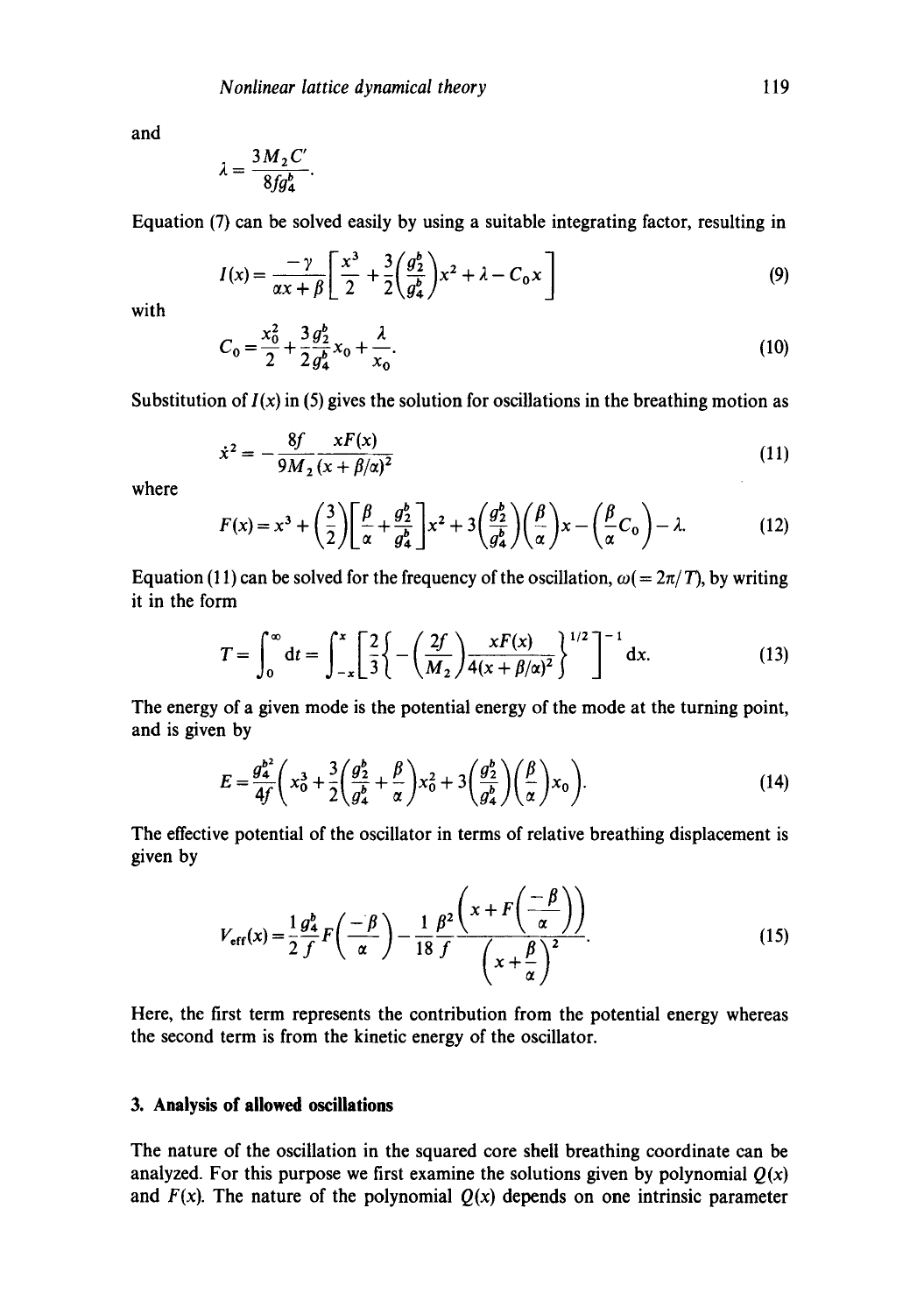$g_2^b/g_4^b$  and one variable parameter  $\lambda$ . To find out the nature of the polynomial, we follow the Descartes Rule of signs for positive and negative roots. We analyze the solution of  $Q(x)$  for six cases:

(a)  $g_2^b > 0$ ,  $\lambda > \frac{1}{2}(g_2^b/g_4^b)^3$  for which  $Q(x)$  has one positive and two negative roots (b)  $g_2^b > 0$ ,  $0 < \lambda < \frac{1}{2}(g_2^b/g_4^b)^3$ , in this case  $Q(x)$  has one positive and two negative roots (c)  $g_2^b$  < 0,  $\lambda$  < 0, as both the parameters are negative, two roots of  $Q(x)$  become imaginary. Only one negative root is possible

(d)  $g_2^b$  < 0,  $\lambda$  > 0; Reverse situation to case (c) occurs as  $Q(x)$  has one positive root. Rest two roots are imaginary

(e)  $g_2^b < 0$ ,  $\frac{1}{2}(g_2^b/g_4^b)^3 < \lambda < 0$ , in this specified interval  $Q(x)$  has two positive roots and one negative root

(f)  $g_2^b < 0$ ,  $\lambda < \frac{1}{2}(g_2^b/g_4^b)^3$ , this interval allows  $Q(x)$  to have two positive and one negative roots.

The behaviour of  $Q(x)$  can be qualitatively sketched as  $Q(x) \rightarrow \infty$  for  $x \rightarrow \infty$  and  $Q(x) \rightarrow -\infty$  for  $x \rightarrow -\infty$ . Thus the polynomial  $Q(x)$  determines the maximum or minimum squared amplitude of the oscillations. The minima or maxima of  $O(x)$  are at 0 and  $-(g_2^b/g_4^b)$ . Since  $x_0$  is one of the roots of the polynomial  $F(x)$ , we can write  $F(x)$  in the form

$$
F(x) = (x - x_0) T(x)
$$
 (16)

with

$$
T(x) = x^2 + cx + d
$$

where

$$
c = x_0 + \left(\frac{3}{2}\right)\left(\frac{\beta}{\alpha} + \frac{g_2^b}{g_4^b}\right)
$$
  

$$
d = x_0^2 + \left(\frac{3}{2}\right)\left[\left(\frac{\beta}{\alpha}\right) + \left(\frac{g_2^b}{g_4^b}\right)\right]x_0 + 3\left(\frac{g_2^b}{g_4^b}\right)\left(\frac{\beta}{\alpha}\right).
$$

 $T(x)$  is a quadratic equation having two real roots  $x_1$  and  $x_2$  where one is greater than the other. We can solve (16) analytically by knowing  $x_1$ ,  $x_2$  so that the allowed oscillations can be analyzed using the polynomial  $F(x)$ . The complete set of oscillations is obtained in between the largest positive root of  $Q(x)$ ,  $x_{02}$  if  $\beta > 0$  and with the smallest positive root,  $x_{01}$ , if  $\beta < 0$ . We analyze  $F(x)$  for four cases.

*Case I*  $g_2^b > 0, \beta > 0$ .

Only symmetrical oscillations traversing the origin are possible. As  $\lambda$  decreases from infinity to zero, the amplitude of the allowed oscillation also decreases from infinity to zero. At a particular value of  $\lambda$  the oscillation is harmonic.  $\lambda_{\text{harmonic}}$  is given by

$$
\lambda_{\text{harmonic}} = \left[ -\left(\frac{3}{2}\right) \left(\frac{g_2^b}{g_4^b}\right) + \left(\frac{\beta}{2\alpha}\right) \right]^2 \left(\frac{\beta}{2\alpha}\right)
$$

provided that

$$
\frac{\beta}{\alpha} > 3\bigg(\frac{g_2^b}{g_4^b}\bigg).
$$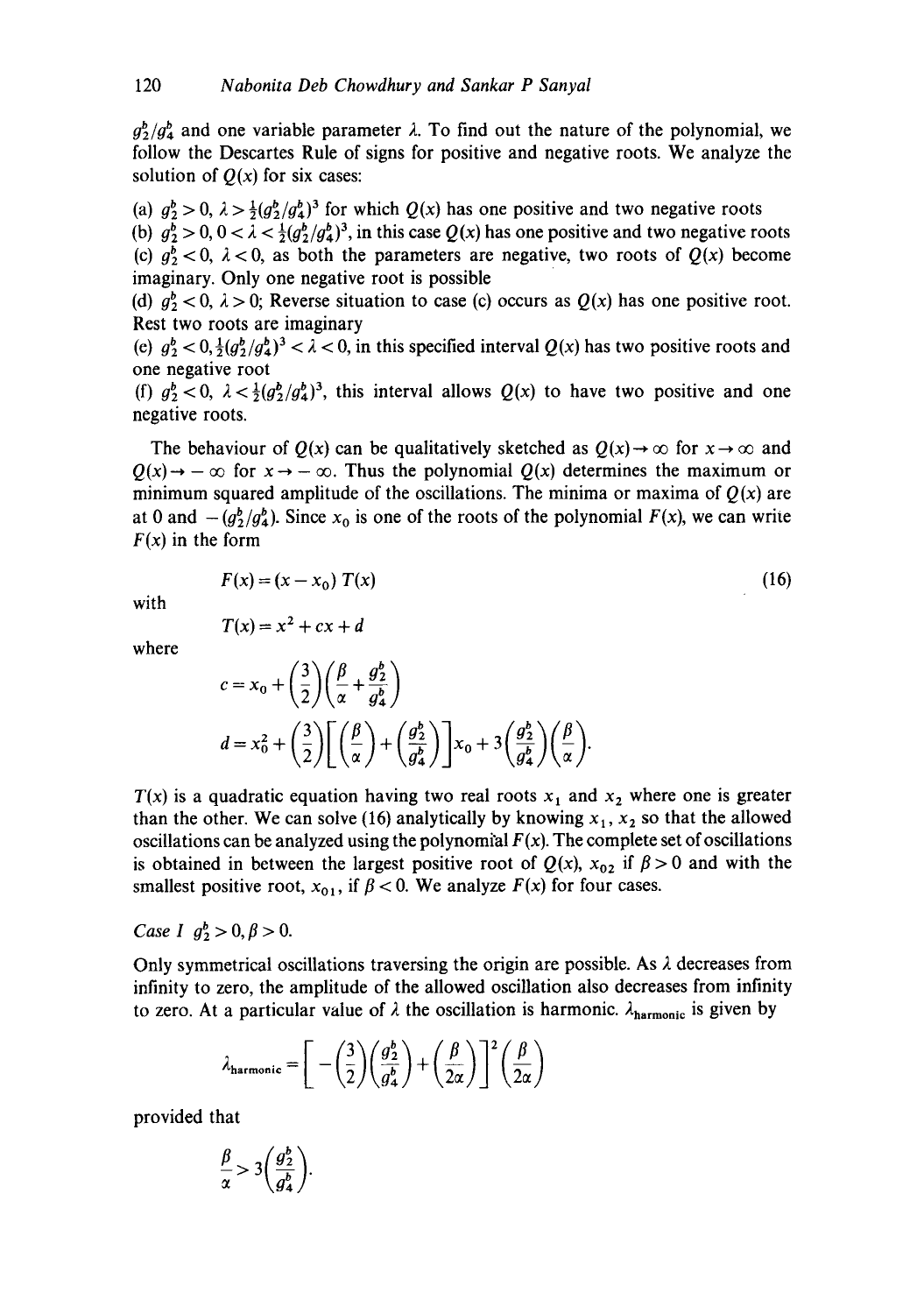# *Case II*  $q_2^b \langle 0, \beta \rangle 0$ *.*

*F(x)* has two equal negative roots with value  $(-\beta/\alpha)$ . Symmetrical oscillations are obtained for the positive root of  $F(x)$ . These oscillations are traversing the origin. For  $\lambda < \lambda_{\text{harmonic}}$ ,  $F(x)$  has one real root  $x_{02}$ . For  $\lambda = \lambda_{\text{harmonic}}$  the oscillation tends to harmonic nature. For  $\lambda_{critical} < \lambda < \lambda_{harmonic}$ ,  $F(x)$  has one positive and two negative roots. Critical value of  $\lambda$  occurs for the value  $x_{critical}^2$  ( $x_{critical} + (\frac{3}{2})g_2^b/g_4^b$ ) where  $x_{critical}$ is the positive root of  $F(x)$ . When the value of  $\lambda$  equals the  $\lambda_{critical}$  then no oscillation is obtained meaning that for the critical value of  $\lambda$  the frequency of oscillation reduces to zero. For  $\frac{1}{2}(g_2^b/g_4^b)^3 < \lambda < \lambda_{critical}$ ,  $F(x)$  has again two positive roots  $x_2 < x_{02}$  and one negative root. In this limit the oscillations are localized in either of the two equivalent potential wells. The minimum and maximum squared displacements are  $x_2$  and  $x_{02}$  respectively.

*Case III*  $q_2^b < 0, \beta = 0$ *.* 

In this case,  $F(x) = x^2(x + (\frac{3}{2})g_2^b/g_4^b)$  for  $\lambda = 0$ . Hence  $F(x)$  has double root of the equation for  $x = 0$  and one negative root. Only the harmonic oscillation at  $\lambda = 0$ traversing the origin is possible. Localized oscillations are obtained for  $\frac{1}{2}(g_2^b/g_4^b)^3 < \lambda < 0$ .

*Case IV*  $q_2^b < 0, \beta < 0$ *.* 

In this case,  $F(x)$  possesses three positive roots  $x_{01}$ ,  $x_1$ ,  $x_2$ . For the value  $\lambda_1 < \lambda < 0$ , oscillations through the origin are possible where  $\lambda_1$  is given for  $x = -\beta/\alpha$  as

$$
\lambda_1 = \left(\frac{-\beta}{\alpha} + \frac{3 g_2^b}{2 g_4^b}\right) \frac{\beta^2}{\alpha^2}.
$$

Here the relation between the roots is  $0 < x_{01} < -\beta/\alpha < -g_2^b/g_4^b < x_2$ . When  $\lambda = \lambda_1$ ,  $x_{01}$  and  $x_1$  tends to  $-\beta/\alpha$  giving the oscillations to be harmonic. For  $\frac{1}{2}(g_2^b/g_4^b)^3 < \lambda < \lambda_1$ roots of  $F(x)$  are  $x_1 < -\beta/\alpha < x_{01} < -g_2^b/g_4^b < x_2$  and localized solutions are obtained from  $x_{01}$  and  $x_2$ , as  $\lambda$  tends to  $\frac{1}{2}(g_2^b/g_4^b)^3$ ,  $x_2$  tends to  $-g_2^b/g_4^b$ .

Further on analyzing the shape of the effective potential with respect to the variation of the amplitude of oscillation of the anharmonic oscillator, we gain more information about the nature of the potential. For  $g_2^b > 0$ ,  $\beta > 0$ ,  $V_{\text{eff}}$  has a single well structure of varied shape. When  $g^b_2 < 0, \beta > 0$  the effective potential becomes anharmonic for large amplitude waves.  $V_{\text{eff}}$  is a single well structure but it decreases below a certain value in the interval developing into a double well structure with a hump at the origin. Here the acceleration of the oscillator reverses sign three times between two turning points. For a particular value of  $\lambda$  less than  $\lambda_{\text{critical}}$ , the oscillations are localized in either of the two wells. This type of behaviour of the potential (i.e. double well with a hump at origin) are commonly observed for ferroelectric phase transition (Bilz *et al* 1980; Bilz *et al* 1987a, b) and is also relevant to the materials showing valence transition.

### **4. Numerical analysis and discussion**

The analytical treatment of the allowed oscillations for the LO mode at L point for  $\text{Sm}_{0.75}$  Y<sub>0.25</sub>S compound reveals that eq. (13) together with eq. (14) represents the trajectory of the oscillator in relative breathing displacement coordinate of the cation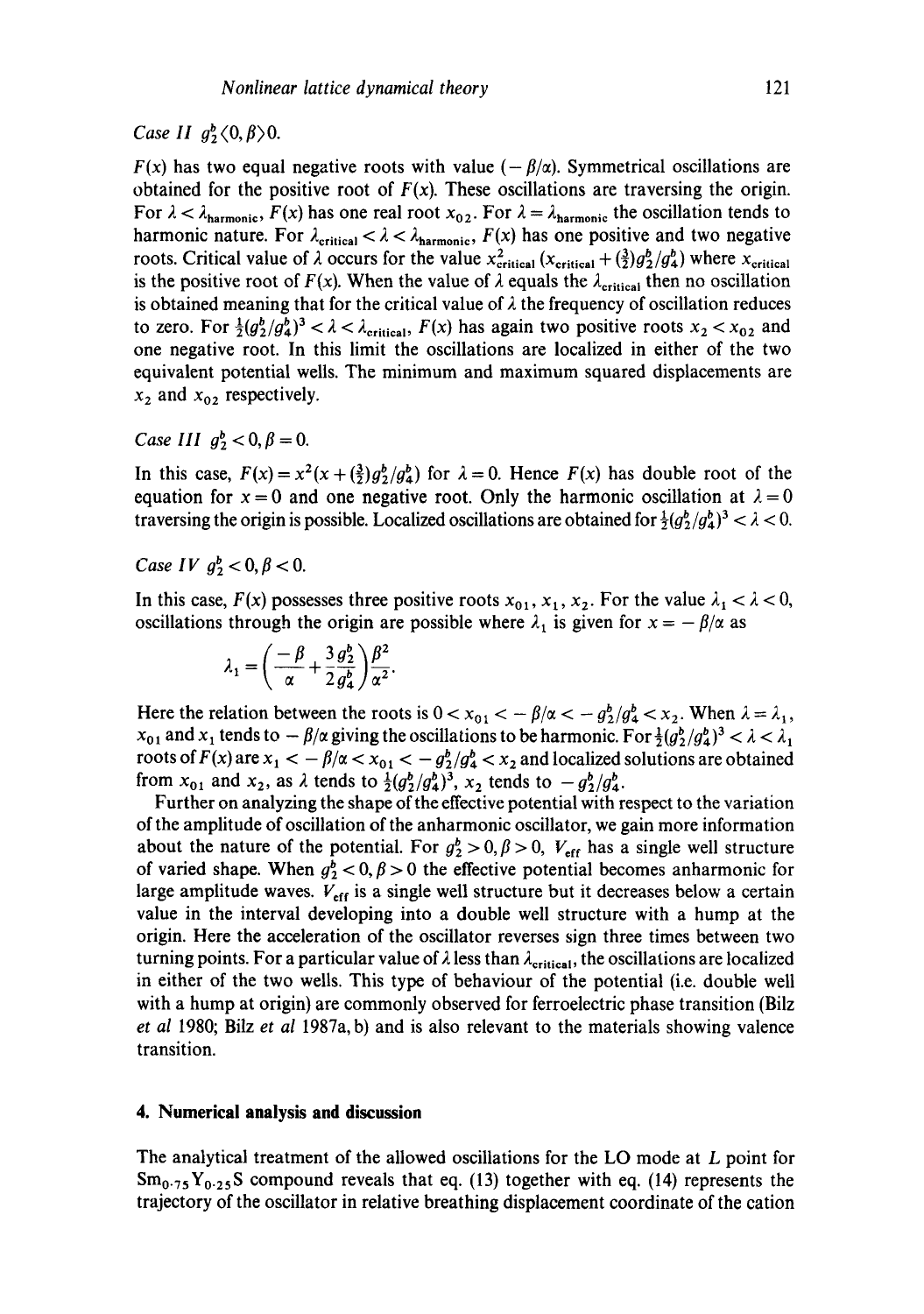(Sm) in b space. Equation (13) can be numerically solved for four different cases. Depending on two parameters,  $-\beta/\alpha$  and  $g_2^b/g_4^b$  it gives rise to four different physical situations. Though we have analyzed all the cases and also know the nature of the potential, but looking to the problem of mode softening in SmYS alloy, case II is more relevant. Qualitatively this case corresponds to ferroelectric phase transition when a particular mode softens at transition temperature. This phenomenon is analogous to the valence fluctuation case although they have different origins.

By the numerical analysis of (13) and (14) we acknowledge many information like the nature of breathing motion, variation of the velocity with time for different displacements, its time and energy (or temperature) dependence and variation of frequency with energy and temperature. Values of parameters chosen for case II are  $g_2^b = -160.90$  N/m,  $g_4^b = 804.52$  N/m and  $f = 321.81$  N/m which are determined from phonon properties of SmYS alloy.

The velocity of the oscillator as a function of time for three initial displacements are shown in figure 3. For small initial displacements, the particle oscillates at the bottom of the well and the oscillations are harmonic in nature. For larger initial displacements, the particle reaches the central hump of the potential. The velocity of the oscillator with respect to the time changes significantly. Around the middle of the path the velocity of the oscillator is very fast showing anharmonic nature. For



**Figure** 3. Velocity of the oscillator as a function of time for three initial displacements. (a)  $w_0 = 0.475$ , (b)  $w_0 = 0.59$ , (c)  $w_0 = 1.0$ .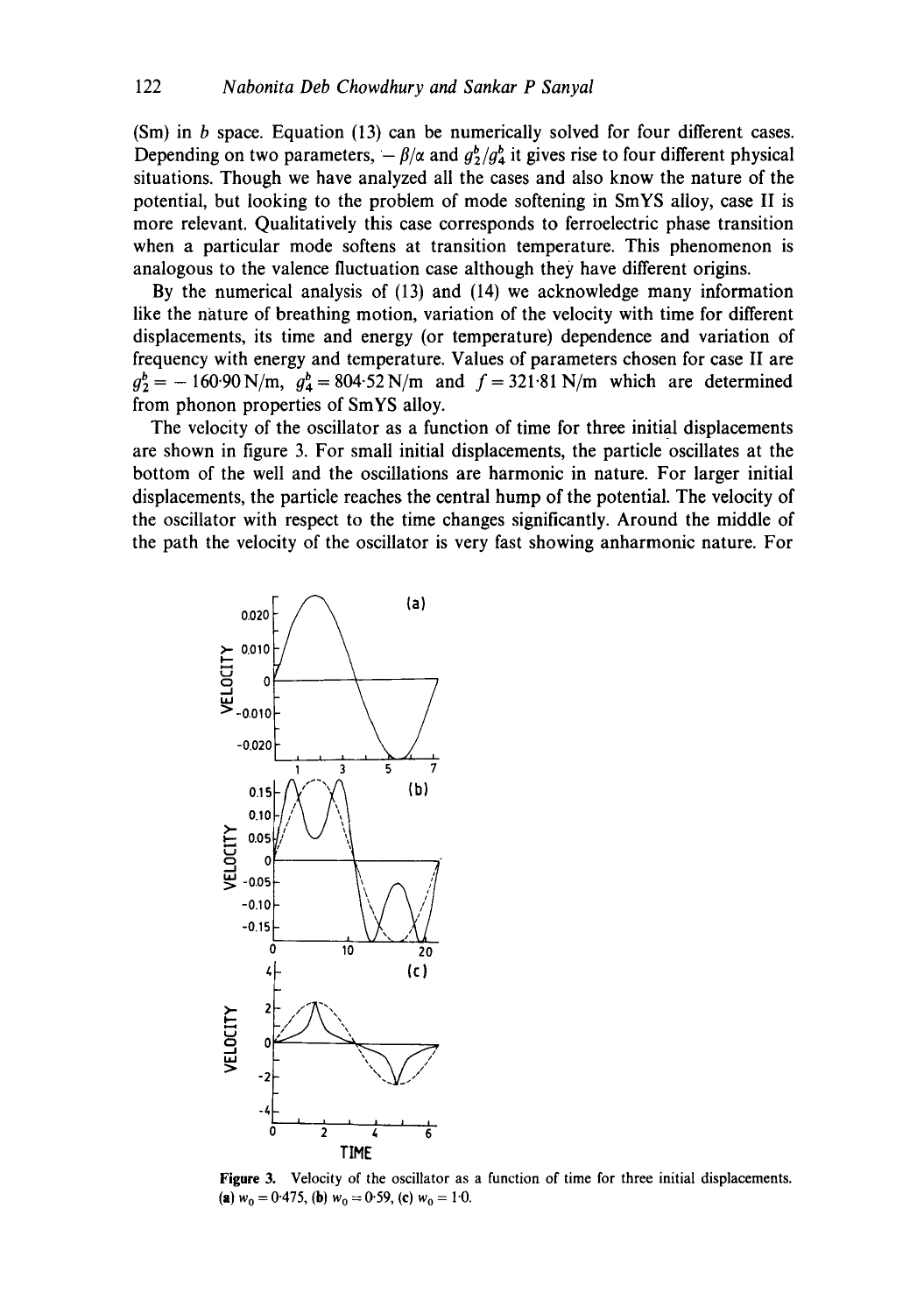

**Figure** 4. Energy of the oscillator as a function of initial displacements.

further higher values of displacement, the oscillations become solitary deviating largely from harmonic nature. To understand more abou~ the nature of oscillation, the breathing energy of oscillation as a function of these three initial displacements and time are shown in figures 4 and 5.

For low energy values, the oscillator has a very small amplitude showing harmonic behaviour and is confined in either of the potential well, which is  $4f<sup>6</sup>$  valence state of Sm ion. On increasing the energy (or temperature) of oscillations corresponding to a critical breathing displacements, the oscillations are near to the central hump of the potential corresponding to intermediate valence state where the two states  $4f<sup>6</sup>$ and  $4f^55d^1$  are nearly degenerate. Here the oscillations become anharmonic, taking long time to travel through the central hump. Consequently, the oscillations get freezed at the origin resulting in an infinite time period. Further increase in energy leads to highly anharmonic oscillations. The particle is away from the central hump and such a state can be characterized as delocalized  $(4f<sup>5</sup>5d6s)$  band for Sm-ion. Around the central hump of the well, strong hybridization occurs due to the presence of degenerate levels, which reduces the frequency of oscillation at that energy (or temperature). This fact gives rise to softening of LO phonon mode around the transition temperature  $(T_c)$ .

In order to understand the nature of the oscillations in double well potential we study the variation of frequency with temperature. In figure 6 we plot the LO(L) phonon frequency of SmYS as a function of temperature. The region in left of transition temperature belongs to the highly localized  $4f<sup>6</sup>$  state and the interaction of electrons with the ion is harmonic. For low temperature longitudinal LO(L) mode, the harmonic frequency is about 10THz. As temperature increases, the harmonic frequency falls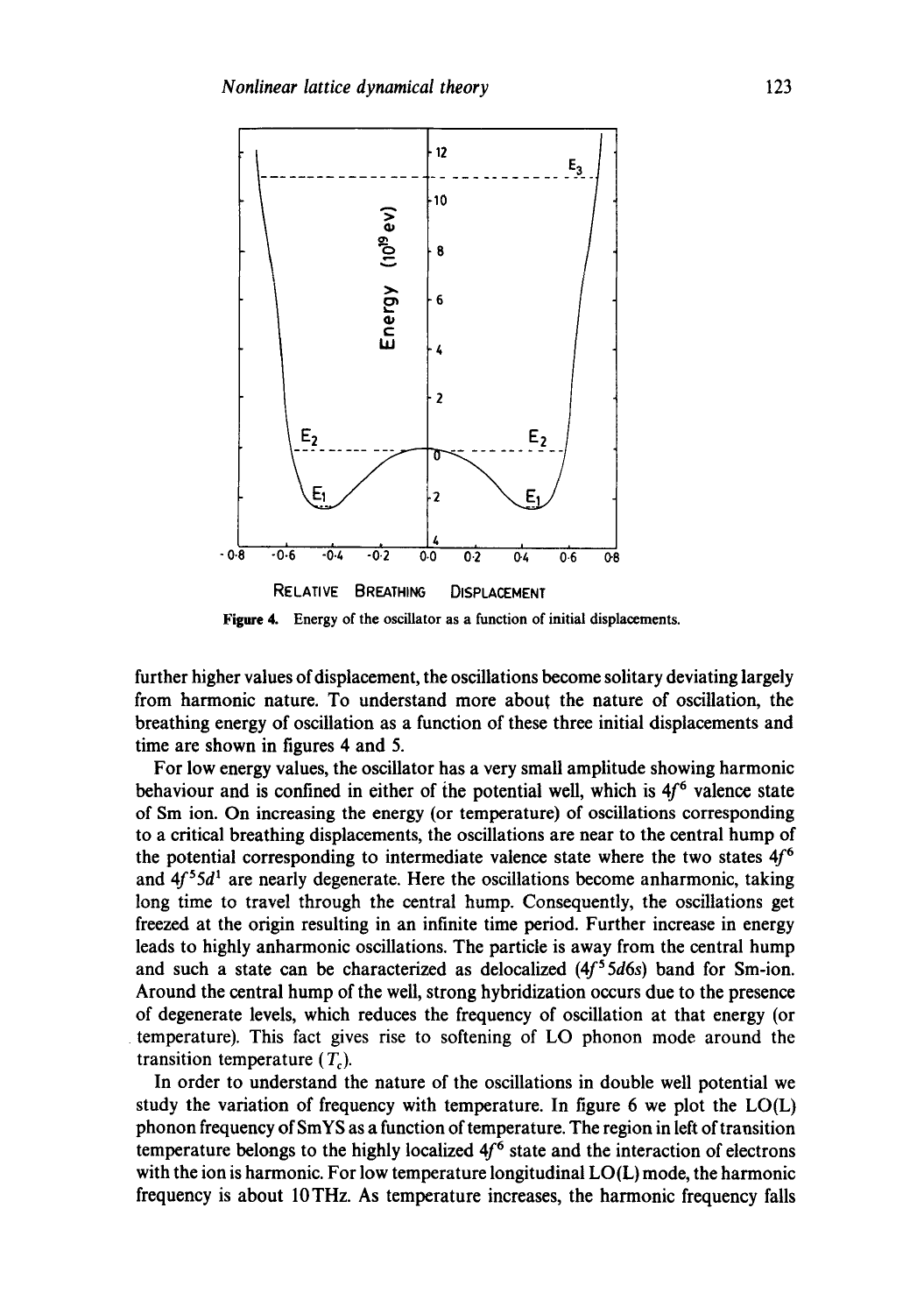

**Figure** 5. Time dependence of the energy of the oscillator for three initial energy levels.



**Figure 6.** The LO(L) frequency of  $Sm_{0.75}Y_{0.75}S$  is plotted as a function of temperature.

down to zero when the oscillations cross over the central hump of the potential resulting into softening of this mode. On further increase in temperature corresponding to increase in energy the frequency of breathing motion increases which signifies the delocalized band.

The measurement of LO(L) frequency as a function of temperature has not been reported so far. This fact restricts our comment on the exactness of our results. But qualitatively, the present theory satisfactorily explain the softening of  $LO(L)$  phonon in SmYS alloy due to valence transition. A direct comparison of our results with the